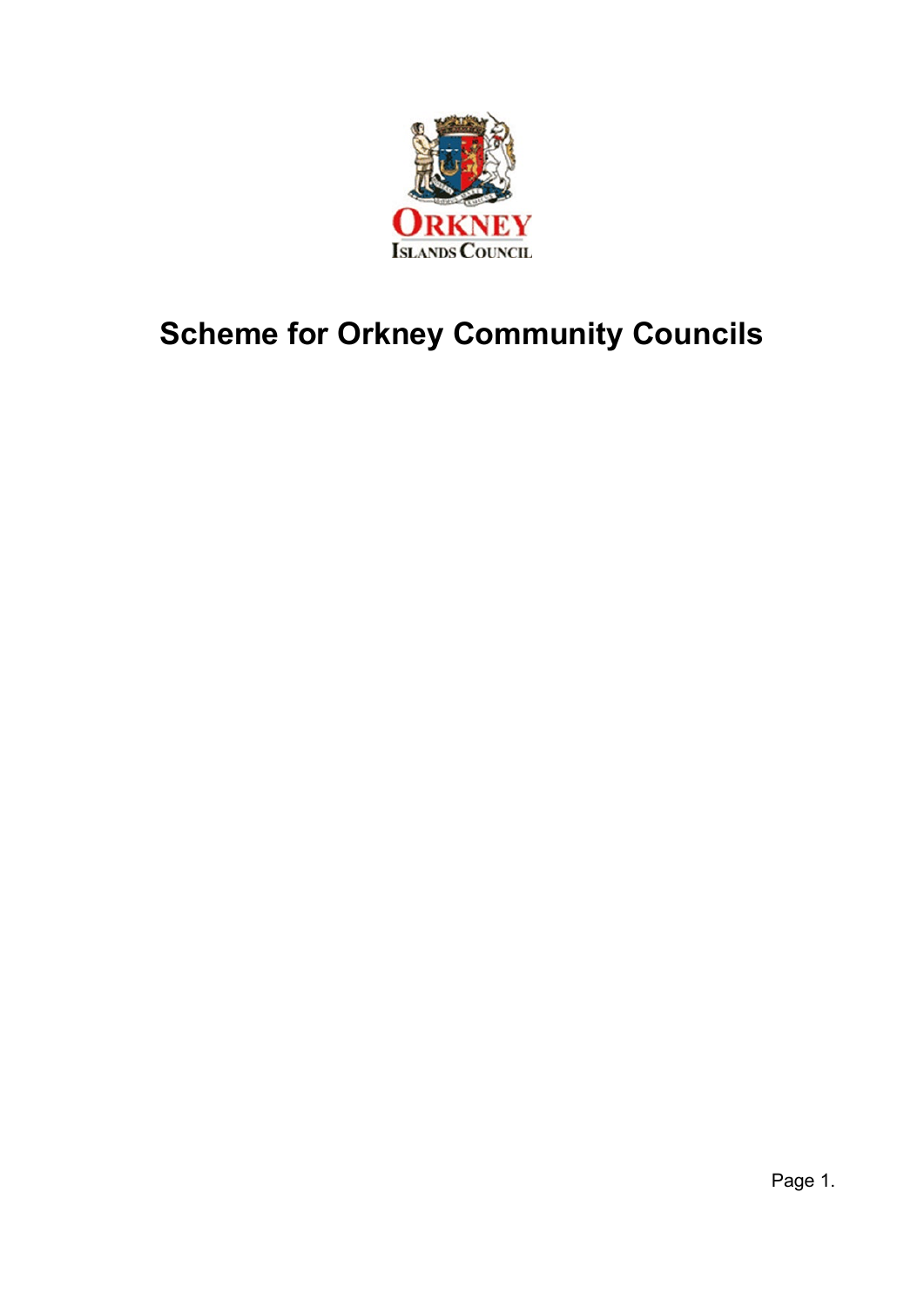### **Review/Updates to Scheme for Orkney Community Councils.**

| Date. | Committee. | Review/update - amendments made. |
|-------|------------|----------------------------------|
|       |            |                                  |
|       |            |                                  |
|       |            |                                  |
|       |            |                                  |
|       |            |                                  |
|       |            |                                  |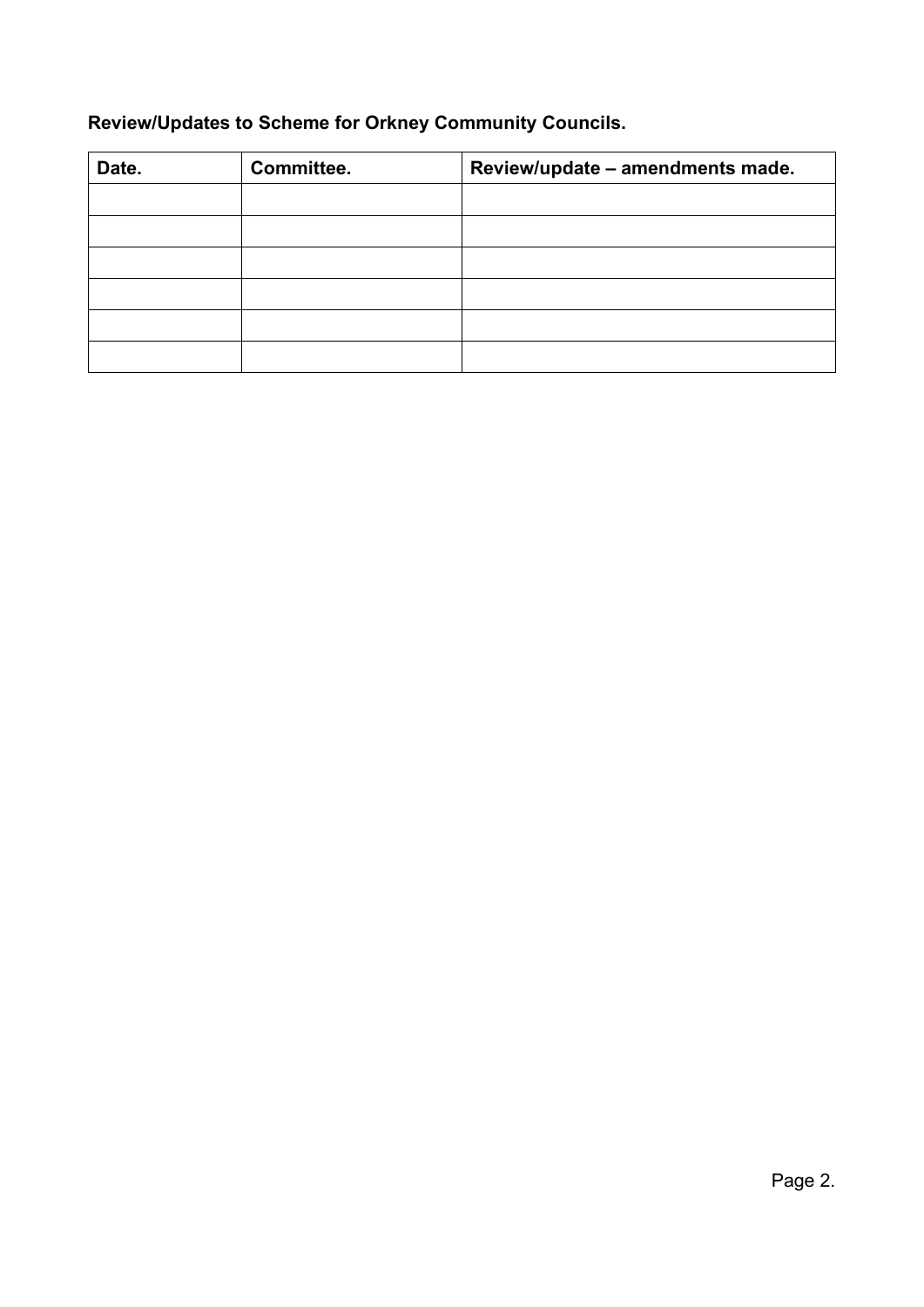### Contents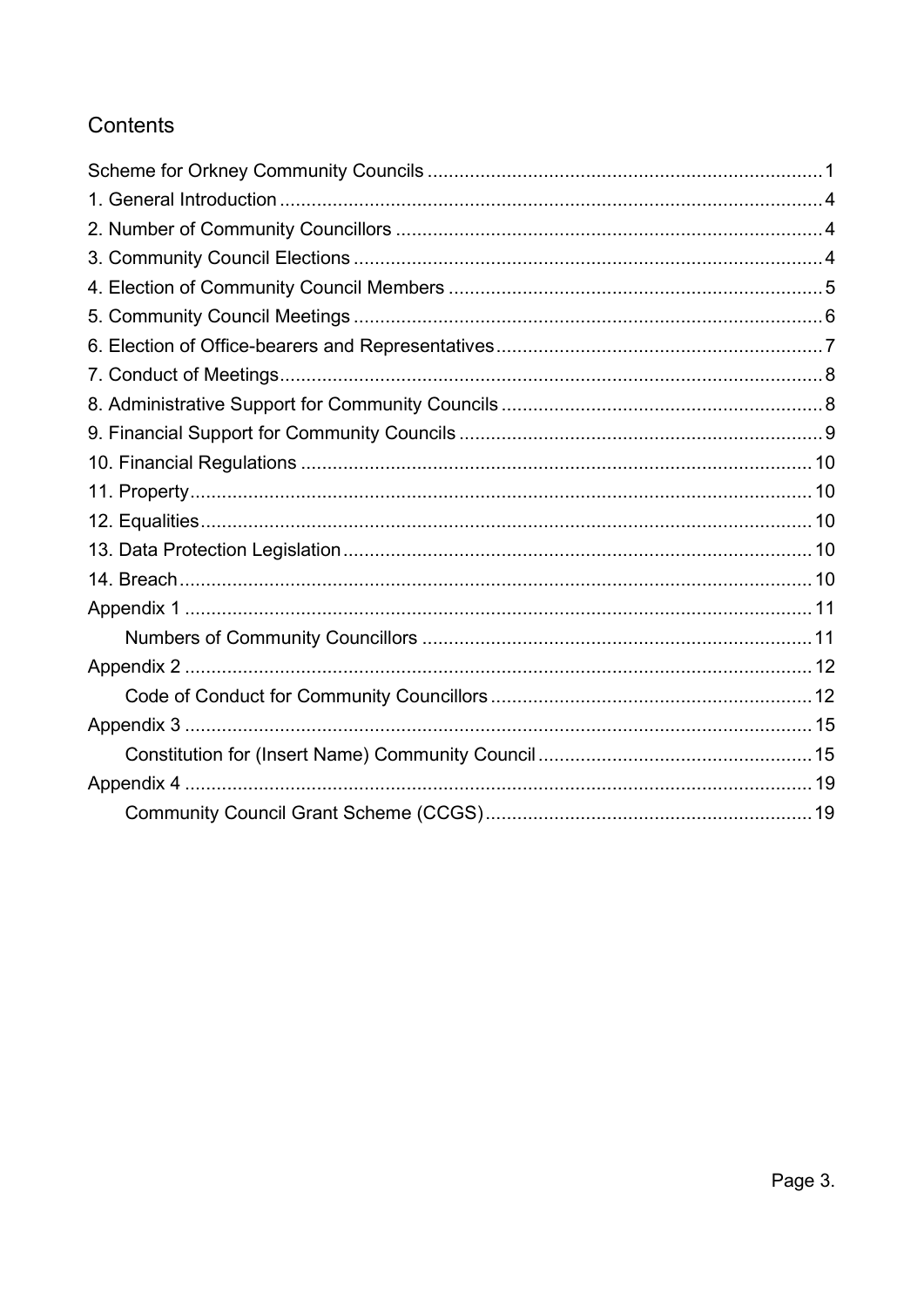### <span id="page-3-0"></span>**1. General Introduction**

1.1. Sections 52 and 53 of the Local Government (Scotland) Act 1973, as amended, permit the Council to prepare a scheme for community councils. A Scheme for Orkney Community Councils was adopted in 1975, and subsequently amended in –1994, 2007 and 2022.

1.2. Orkney Islands Council reserves the right, following consultation with the Community Councils, to insert any new clause or delete or amend any existing clause within the scheme which may be required in consequence of any decision of Orkney Islands Council.

1.3. Following the Local Government Boundary Commission review of electoral boundaries which was effective from the Local Government elections in 2007, the Scheme for Community Councils was amended to take account of the revised areas of Islands Council electoral wards and Community Council areas.

1.4. The unique geographical distribution of the Orkney Islands area lends itself to the neighbourhood type of Community Council. On the whole this envisages relatively small compact and identifiable areas retaining a "grass roots" association in even the smaller islands.

## <span id="page-3-1"></span>**2. Number of Community Councillors**

2.1. In order to ensure the widest possible spectrum of opinion each Community Council shall have a minimum complement of seven members. Each Community Council serving areas which consist of more than 1,000 electors, contained within the current register of electors for that area, on the date of the Community Council election, will increase by one member for each additional 1,000 electors or part thereof, subject to:

- The maximum number of Community Councillors on each Community Council being limited to twelve; and
- The number of Community Councillors elected for each area remaining in force until the next Community Council election.

2.2. A list of the current Community Councils and the number of members in each is attached as Appendix 1 to this Scheme. Orkney Islands Council may determine, following consultation with Community Councils, to change the boundaries or membership of Community Councils in certain circumstances such as following a Local Government Boundary Commission review.

# <span id="page-3-2"></span>**3. Community Council Elections**

3.1. The minimum age to stand for election to a Community Council is 16 years. Any 16 or 17 year-olds, residing in the Community Council area, and named on the Electoral Register, for that area are entitled to both stand for the Community Council and vote in any Community Council election.

3.2. The minimum complement of members required to establish a Community Council shall be two-thirds of the seats on the Community Council but shall never be less than five members. In the event that less than five seats of a Community Council have been filled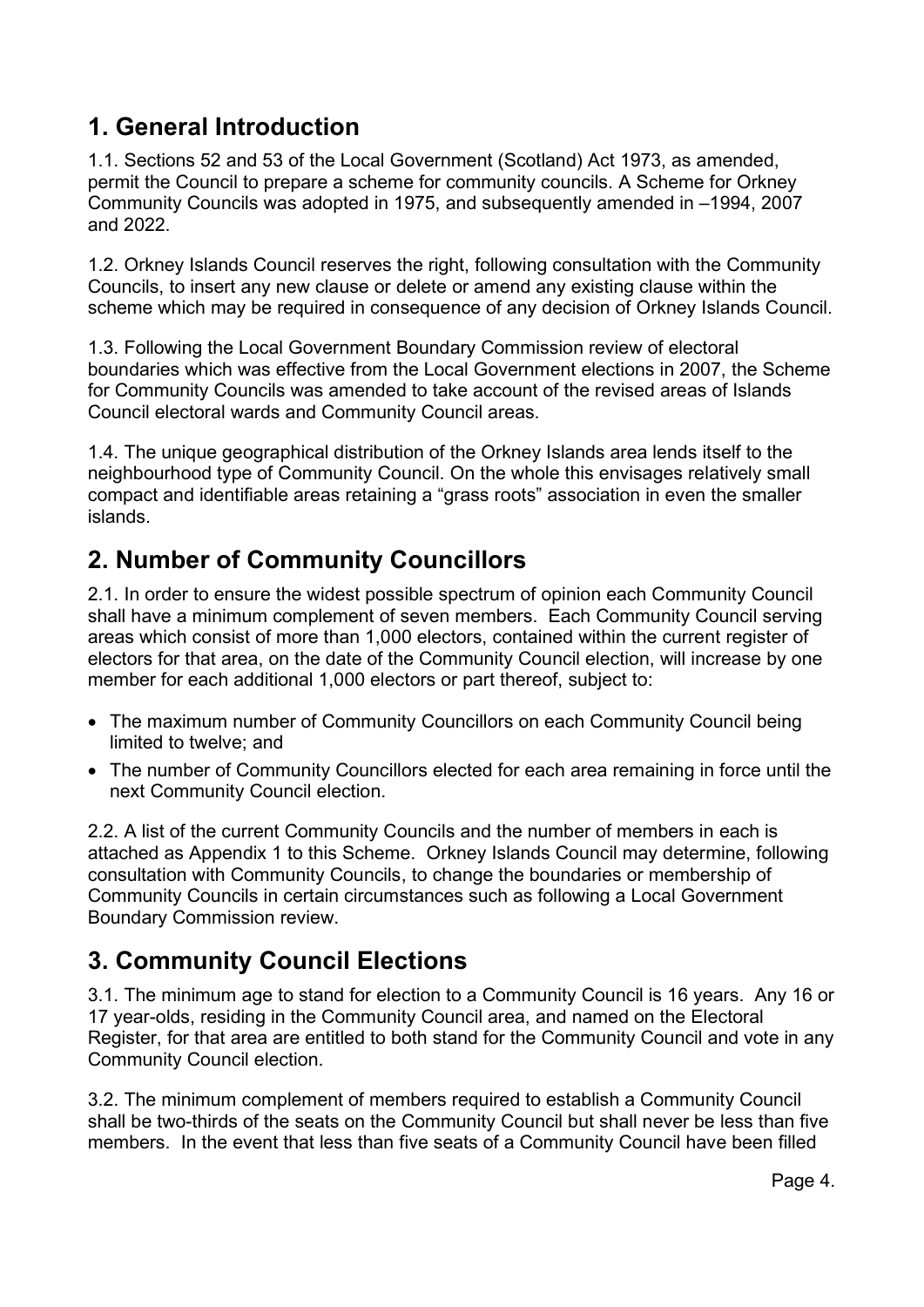after an election, the electoral process shall be deemed to be null and void and a further election shall be held for that Community Council after one year. If five or more of the seats remain unfilled after a second election, no further elections shall be held until the next full Community Council election.

3.3. If at least five members of a Community Council have been elected after an election, any vacancies remaining shall be filled by Orkney Islands Council calling a public meeting, to be held within the Community Council area, giving a minimum of seven days' notice and specifying that the meeting is being held to fill the vacancy or vacancies for Community Councillors.

3.4. Nominations, which must be proposed and seconded by electors contained within the current electoral register for that Community Council area in which the vacancy or vacancies exist, will be called for at the public meeting, and the vacancy/vacancies will be filled by secret ballot carried out at that meeting. Only electors on the current electoral register for that Community Council area can be nominated and have voting rights in the process. Where there is an equality of votes, the matter will be decided by lot. The consent of any nominated candidate, who is not present at the meeting, must be produced in writing to Democratic Services prior to the vote being taken.

3.5. Public meetings held to fill a vacancy or vacancies on any Community Council shall be held on a date to be determined by the Chief Executive of Orkney Islands Council but such meetings shall not be held in respect of that same Community Council at intervals of less than six months.

### <span id="page-4-0"></span>**4. Election of Community Council Members**

4.1. Members of Community Councils shall be elected by secret ballot. The conduct of Community Councils elections will be governed by the Returning Officer for Orkney Islands Council.

4.2. Each candidate is required to complete a nomination form, duly signed by one witness. The names of both the candidate and the witness must be entered on the current electoral register for that Community Council area.

4.3. Elected members of Orkney Islands Council, Chief Officials of Orkney Islands Council and Democratic Services staff shall not be eligible for nomination as Community **Councillors** 

4.4. Community Council elections shall be held approximately one month after the Local Government election on a date to be determined by the Chief Executive of Orkney Islands Council. This includes Community Council areas where the total number of registered electors on the electoral roll in force at the time of the Community Council election does not exceed 150, in which case, at the discretion of Orkney Islands Council, all registered electors in the Community Council area, other than Elected Members of the Council, Chief Officials and Democratic Services staff, employed by Orkney Islands Council, will be deemed eligible for election.

4.5. Where a Community Council consists of more than one island or parish and each of those islands or parishes has more than ten electors entered on the current register of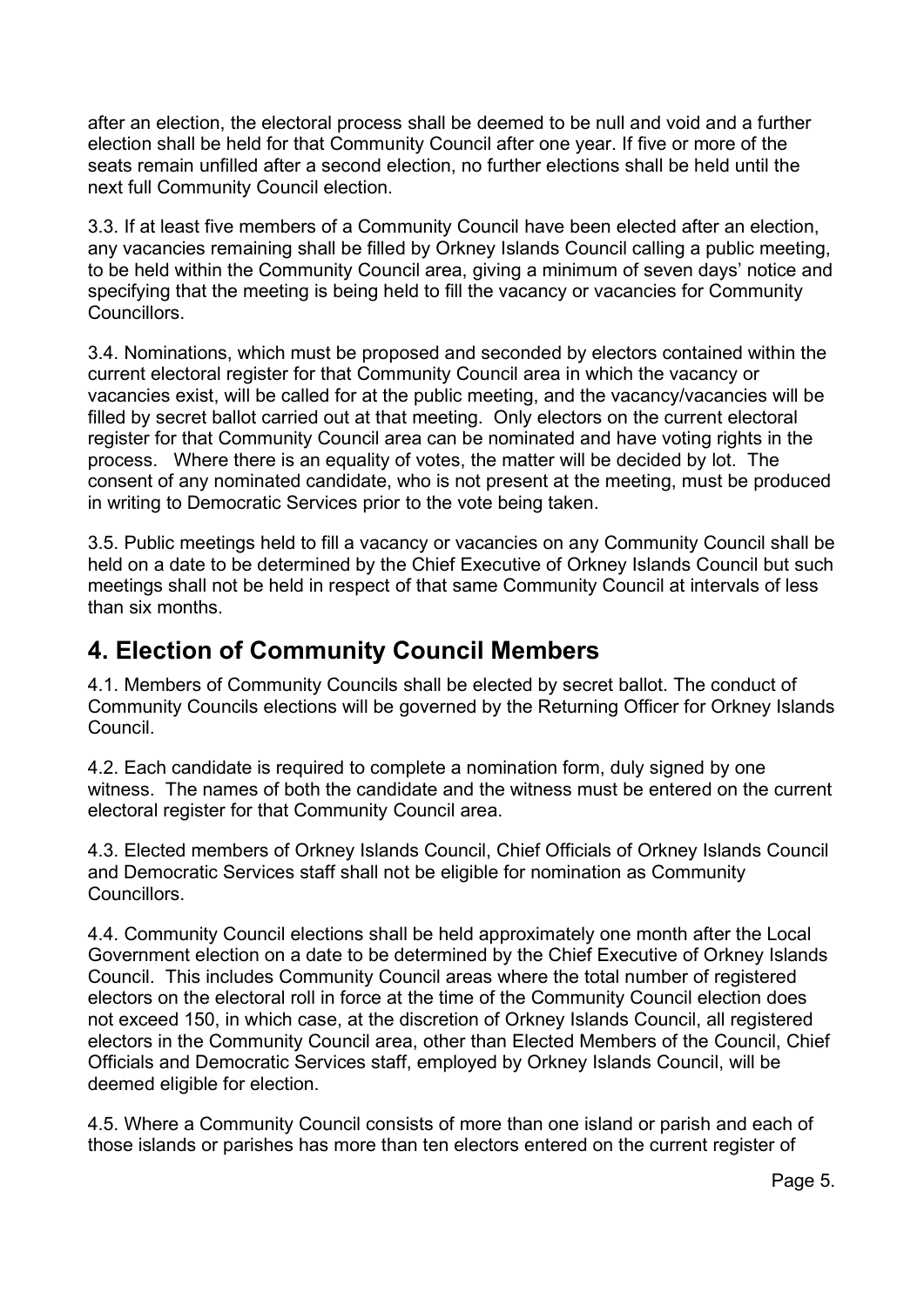electors on the date of the Community Council election, one candidate from each island or parish should be elected in the first instance.

4.5.1. The candidate with the highest number of votes in each discrete island or parish will be elected. Other vacancies for that Community Council will then be filled on a first past the post basis.

4.6. All members accepting election to a Community Council do so in the understanding that they must comply with the Scheme of Orkney Community Councils and adopt the Code of Conduct for Orkney Community Councillors, attached as Appendix 2 to this Scheme.

4.7. Community Councillors who have not attended any meetings of their Community Council for a period of 6 months without giving a satisfactory explanation shall be deemed to have resigned. The vacancy will be filled in accordance with the procedure for a casual vacancy.

### <span id="page-5-0"></span>**5. Community Council Meetings**

5.1. A Community Council shall not hold its first meeting unless at least five members of its complement have been elected. Each Community Council shall have the right to determine the number of meetings it shall hold provided that at least four meetings are held annually – preferably one in each quarter of the year.

5.2. Meetings shall normally be called by Democratic Services staff and held either in a local venue or via an online platform.

5.3. A quorum shall consist of one-half of the number of the Community Council seats, but shall never be less than four.

5.4. All meetings of Community Councils shall be open to the public but all Community Councils reserve the right to exclude the press and public from meetings during discussion of confidential items if such action is carried by the vote of a majority of all Community Councillors present and voting.

5.4.1. Notwithstanding the above paragraph, if any commercially sensitive or personal information relating to an item is provided to a Community Council, the item may be considered in private.

5.5. An Elected Member of Orkney Islands Council, or Democratic Services staff, shall not be entitled to propose or second a motion or an amendment to a motion, nor shall he/she be entitled to vote.

5.6. Agendas for Community Council meetings shall be issued to members and made publicly available seven days prior to the next scheduled Community Council meeting. These will be displayed at suitable places within the area served by the Community Council wherever possible.

5.7. If a Special meeting is required to discuss a matter of an urgent nature then a meeting can be called at short notice but this should never, except in exceptional circumstances and with the agreement of Democratic Services staff, be less than three days. Agendas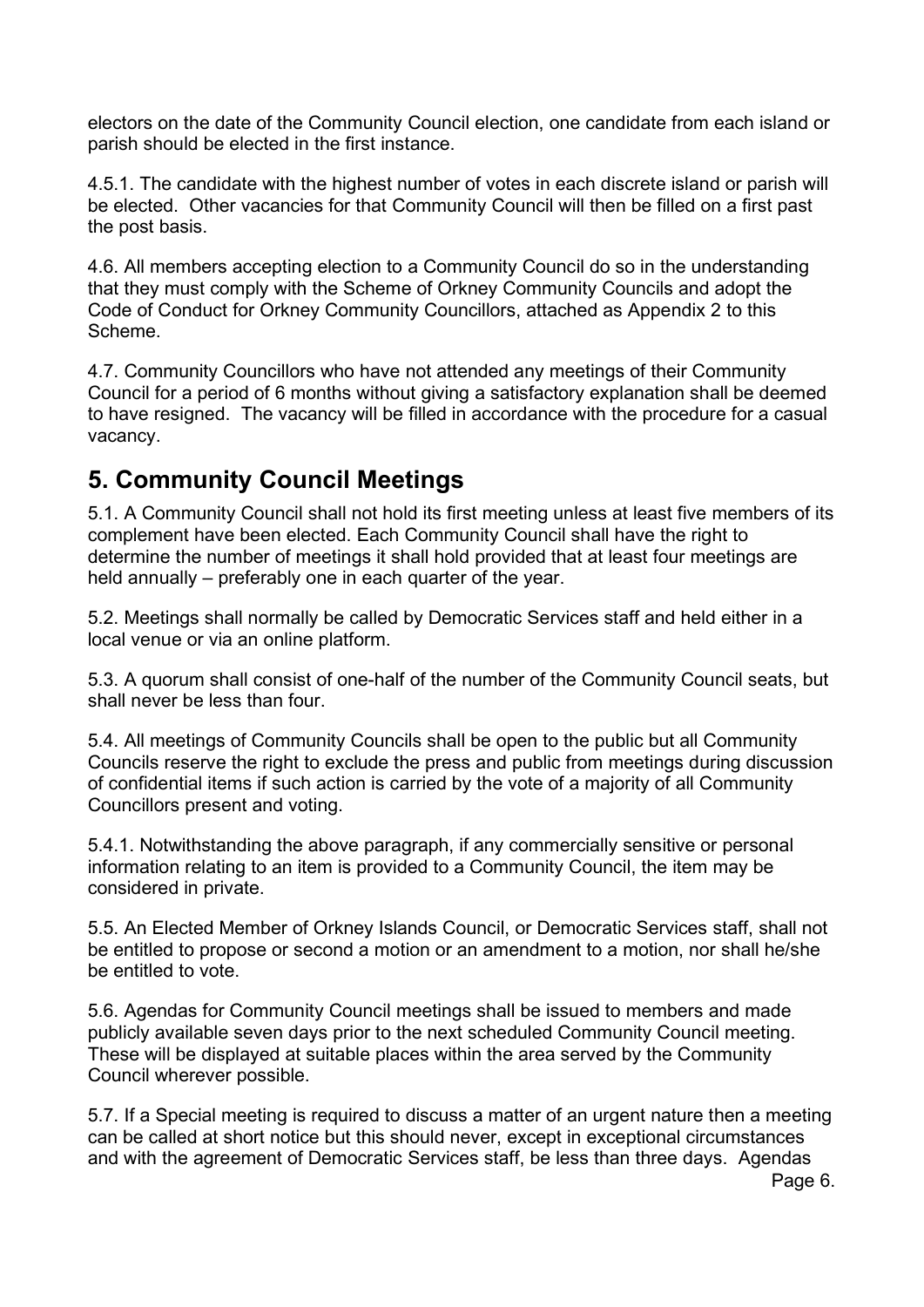should be displayed publicly in accordance with the procedures for general meetings of the Community Council.

5.8. Minutes of Community Council meetings, once approved at a subsequent meeting of each respective Community Council, shall be publicly displayed with the exception of any parts of a Minute which relate to items taken in private.

5.9. It is not permissible to film, photograph or otherwise record the proceedings of Community Council meetings, unless permission of the Chair has been obtained, in consultation with Democratic Services, not less than five clear days before the meeting.

5.10. If a matter requires action to be taken before the next scheduled meeting, then decisions can be taken by a majority of members and this would be minuted at the next scheduled meeting.

5.11. A Community Council may establish a Sub-committee for specific projects and terms and remit of the Sub-committee must be agreed by a majority of members.

### <span id="page-6-0"></span>**6. Election of Office-bearers and Representatives**

6.1. At the beginning of the first meeting held after an election, and on an annual basis thereafter, provided that five of the total number of Community Councillors have been elected, the Community Councillors shall appoint a Chair who shall be one of their own number.

6.2. Democratic Services staff shall open the meeting and conduct the business of electing a Chair by secret ballot.

6.3. Once a Chair has been elected, the Community Council should elect a Vice-Chair who shall be one of their own number and who should deputise in the absence of the Chair. Any other necessary representatives should then be elected.

6.4. The Chair, Vice-Chair and representatives shall be elected annually but the outgoing Chair, Vice-Chair and representatives shall be eligible for re-election.

6.5. An Elected Member of Orkney Islands Council shall not be entitled to accept nomination for the post of Chair of any Community Council or to otherwise participate in the election of any office bearers or representatives.

6.6. During meetings of Community Councils, deference should be paid to the authority of the Chair who shall decide all matters of order, competency and relevance. His/her duty is to ensure that business considered at any Community Council meeting is conducted properly and in accordance with the Scheme for Orkney Community Councils. It is the duty of the Chair to preserve order within the meeting and to ensure that all members obtain a fair hearing.

6.7. The Chair shall have both a deliberative and a casting vote.

6.8. With the exception of the authority referred to at 6.6 and 6.7 above, the Chair of any Community Council holds no special power over and above that held by any other member of the Community Council.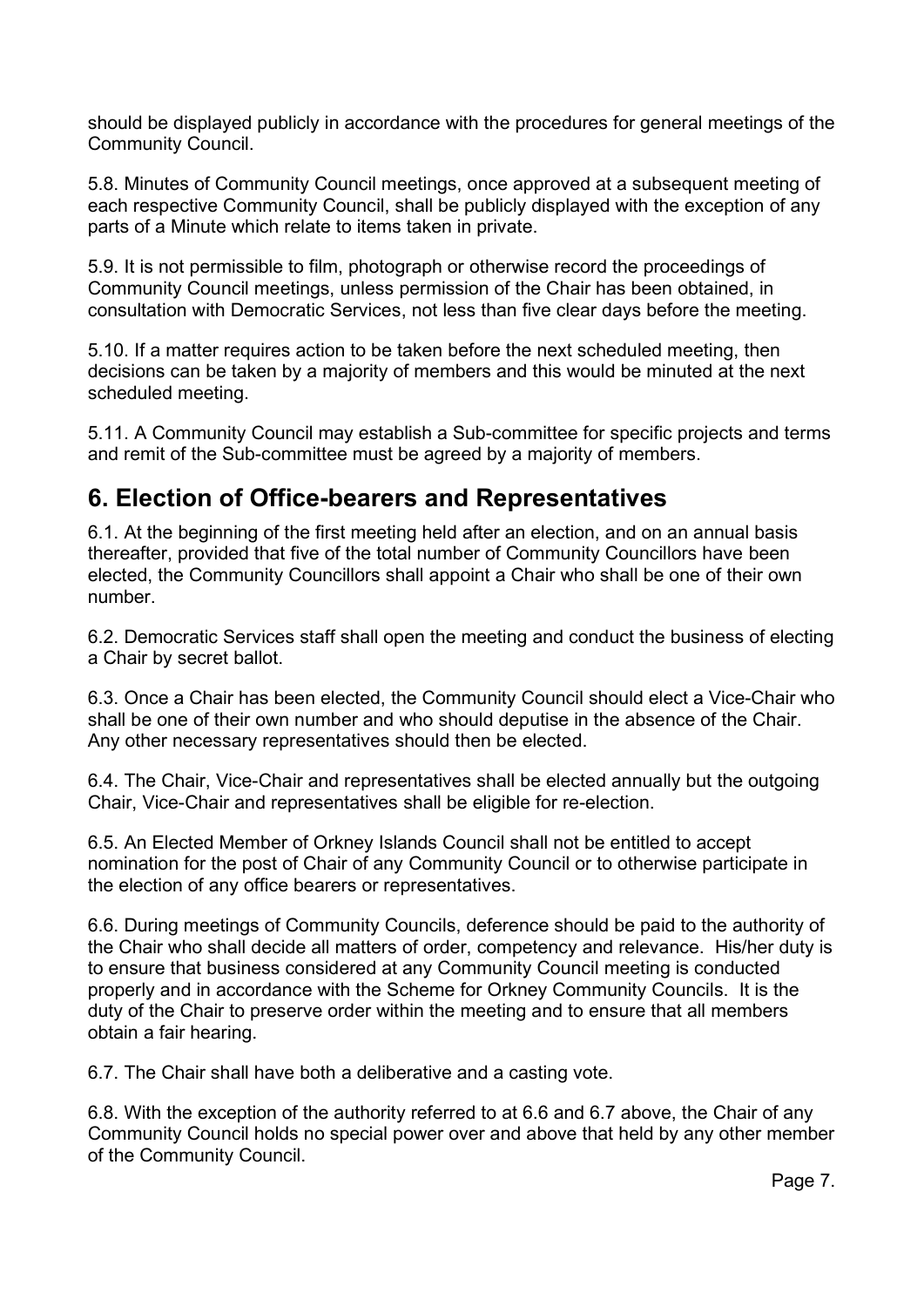6.9. There may be occasions where the Chair is invited to represent the Community Council at meetings convened by other organisations. Each Community Council will determine whether the Chair should accept such an invitation or whether another member should attend instead. Each Community Council may reimburse travel expenditure, in relation to such attendance, subject to the minimum costs being incurred and not having been met from any other source.

6.10. If the Chair is present at a meeting he/she must assume the Chair. In the event of the Chair being absent from a meeting, or part thereof, the Chair shall be taken by the Vice Chair, whom failing, by a Chair appointed pro tempore and while in the Chair such person shall have the same powers and responsibilities as if he/she were Chair.

## <span id="page-7-0"></span>**7. Conduct of Meetings**

7.1. Following each Community Council election, each Community Council shall adopt a Constitution based on the model Constitution, attached as Appendix 3 to this Scheme.

## <span id="page-7-1"></span>**8. Administrative Support for Community Councils**

8.1. Orkney Islands Council shall appoint/retain a Clerk to each Community Council who shall not be a member of the Community Council. This appointment will be made by Democratic Services, in accordance with the recruitment policy of Orkney Islands Council, although the Community Council, or a representative, would be consulted. A member of the Community Council, normally the Chair, may be invited to participate in the recruitment process.

8.2. It shall be the duty of the Clerk to a Community Council, as part of the Democratic Services team, to convene all meetings of the Community Council, to take minutes, complete a financial statement and to undertake any correspondence or any other appropriate duties on behalf of the Community Council. The Clerk must also submit minutes and details of any representations, responses, requests or actions requiring Orkney Islands Council's attention to Democratic Services as soon as practicable following each Community Council meeting.

8.3. The Clerk, as a part-time employee of Orkney Islands Council, shall be entitled to remuneration which will be calculated annually by Orkney Islands Council. The salary payable to each Clerk shall be met by Orkney Islands Council and shall have no effect on the annual grants and allocations made to Community Councils in accordance with Section 9. Reasonable general expenses must be met by each respective Community **Council** 

8.4. Orkney Islands Council will retain nominated officials in Democratic Services who will support Community Councils and will also provide reasonable administrative assistance and procedural advice to the Community Councils where practicable and appropriate. Any correspondence between Community Councils and individual services within Orkney Islands Council should be submitted to Democratic Services.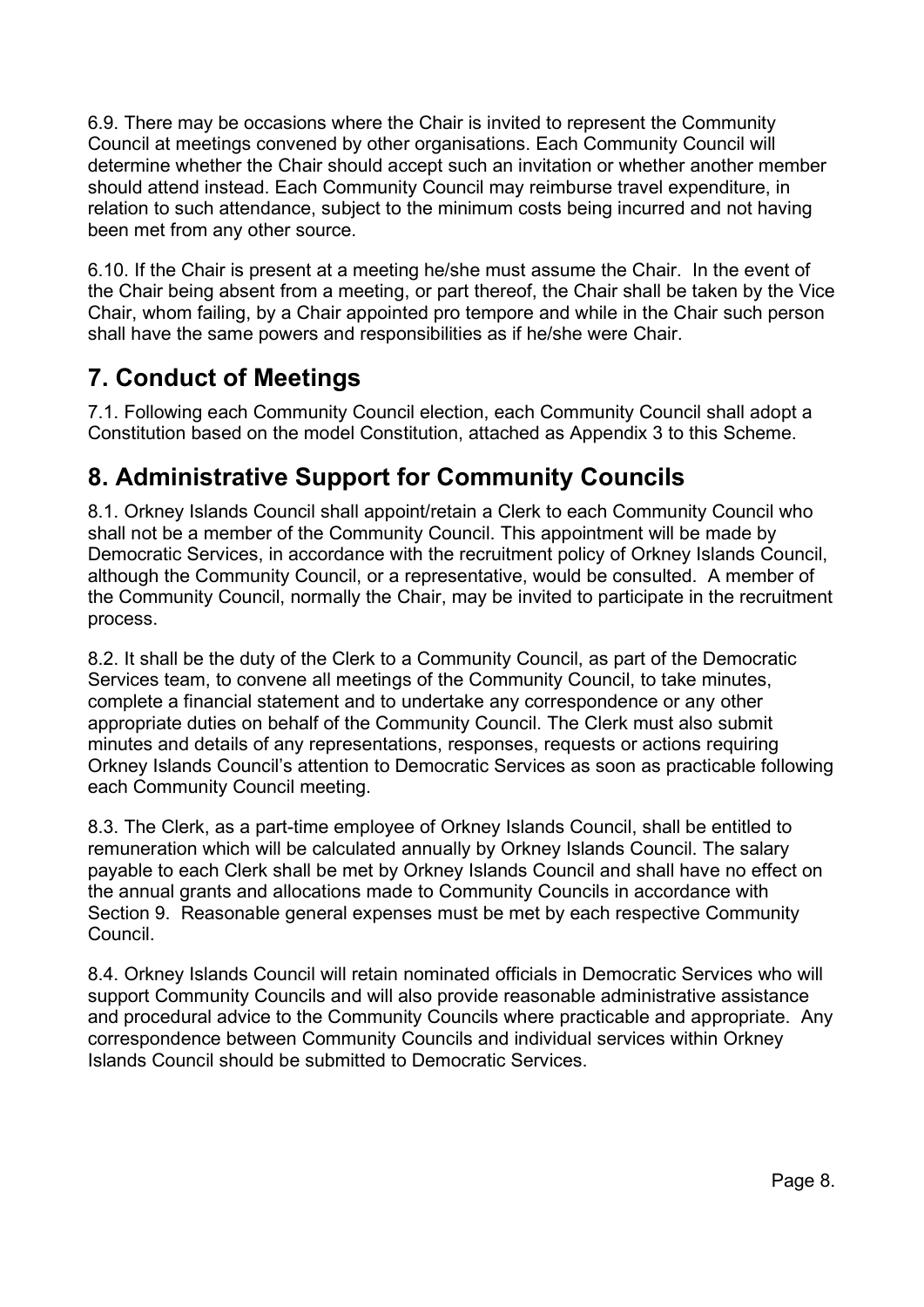### <span id="page-8-0"></span>**9. Financial Support for Community Councils**

9.1. In addition to any funds which Community Councils may raise by their own efforts, Orkney Islands Council will provide annual grants to each Community Council, which may be disbursed at the sole discretion of the Community Council, comprising:

- A lump sum grant.
- An additional grant in the case of Community Councils covering dual parishes or more than one island.
- A grant per elector registered on the current Electoral Register for the entire Community Council area.

9.1.1. The above method of calculating annual grants to Community Councils will normally be adjusted annually subject to the approval of Orkney Islands Council. Notwithstanding the above Orkney Islands Council may determine to change the method of calculating annual grants at any time.

9.2. All Community Councils, with the exception of Kirkwall and St Ola and Stromness, will have the opportunity to assist Orkney Islands Council with administration of the maintenance of burial grounds within the respective Community Council areas.

9.3. Orkney Islands Council may, subject to prior written agreement, pay the Clerk's salary and the cost of hiring meeting rooms, or reasonable online platform costs, for the first eight meetings held in each calendar year. Thereafter, the Clerk's salary and any additional meeting costs will be charged to the respective Community Council.

9.4. Each Community Council may apply to Orkney Islands Council for assistance with the cost of specific projects in accordance with the terms and conditions of the Community Council Grant Scheme as detailed in Appendix 4 to this Scheme, subject to any subsequent additions, deletions and/or amendments to categories and conditions of the Community Council Grant Scheme.

9.5. Additionally, a multi-island Community Council may be reimbursed, at the discretion of Orkney Islands Council, with the actual costs of travel and overnight accommodation for members who have to attend relevant, properly convened, meetings on other islands within their Community Council area.

9.6. Where boundary adjustments alter the area covered by Community Councils, any residual funds held by the respective Community Councils will be reapportioned to the new Community Councils covering these areas in proportion to the number of registered electors in each relevant polling district on the electoral roll in force at that time. Any other assets held by these Community Councils will be retained or disposed of by mutual agreement. In the event that matters cannot be resolved by mutual agreement of relevant Community Councils, the matter will be determined by Orkney Islands Council.

9.7. All Community Councils must hold suitable insurance to cover Community Council property, property contents and Community Council events and activities, the cost of which is eligible for assistance from the Community Council Grant Scheme. Democratic Services will administer this process for all Community Councils.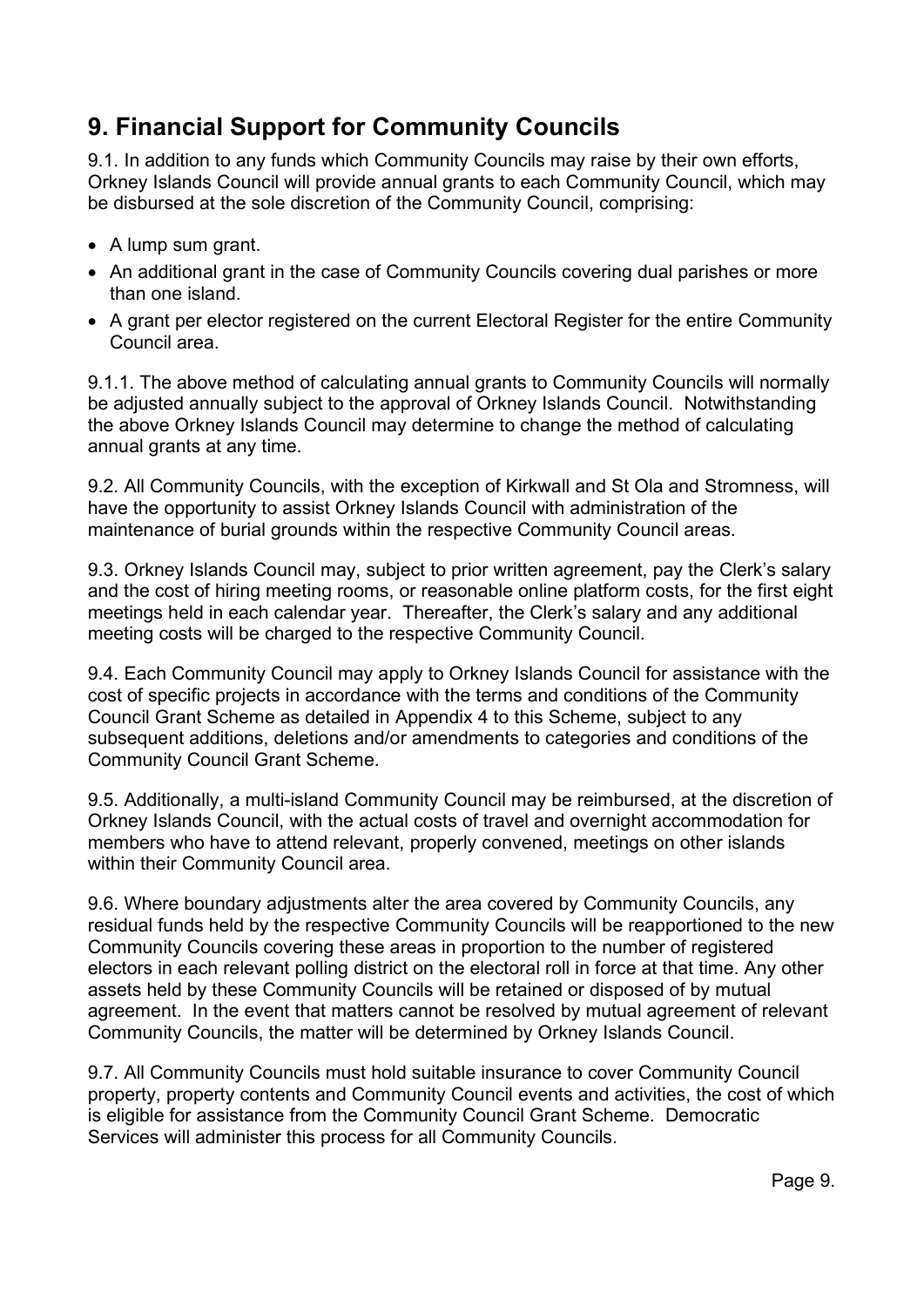# <span id="page-9-0"></span>**10. Financial Regulations**

10.1. All ordering and certification procedures required by Orkney Islands Council must be observed before invoices are forwarded to Democratic Services for payment.

10.2. Tendering procedures of Orkney Islands Council must be adhered to when administering projects.

10.3. Periodic statements of receipts and payments will be provided by Orkney Islands Council for the information of the Community Council.

10.4. A summarised receipts and payments statement made up to 31st March each year will be provided by Orkney Islands Council. This statement will also show the carried-over balance available to the Community Council for spending during the following financial year. The annual statement must be publicly displayed in a suitable place within the area of the Community Council, within fourteen days of receipt by the Clerk.

10.5. All Community Council expenditure must comply with the Financial Regulations of Orkney Islands Council and decisions on financial matters must be taken by a quorum of members.

### <span id="page-9-1"></span>**11. Property**

11.1. Any Community Council may purchase, sell, lease or otherwise acquire and grant rights in heritable property. The title in whose name any property belonging to the Community Council is to be held and by whom any deeds will be granted shall run in the name of the Chair, Vice Chair and Clerk of the Community Council and their successors in office as trustees for and on behalf of the Community Council.

### <span id="page-9-2"></span>**12. Equalities**

12.1. Equal opportunities legislation that makes it unlawful to discriminate against persons or groups on the grounds of race, gender, gender recognition, disability, age, sexual orientation, and religion or belief. Community Councils must comply with Equal Opportunities legislation and ensure that equality of opportunity be given to every participant to have their knowledge, opinion, skill and experience taken into account.

### <span id="page-9-3"></span>**13. Data Protection Legislation**

13.1. Community Councils must adhere to all relevant data protection legislation, including but not limited to the Data Protection Act 2018, and those who process personal data and determine how and for what purpose it is processed must register with the Information Commissioner's Office (ICO). This legal responsibility will be monitored and administered by Democratic Services. See the ICO website for further information.

### <span id="page-9-4"></span>**14. Breach**

14.1. Any breach of this Scheme for Orkney Community Councils may be reported to Orkney Islands Council to determine what action, if necessary, should be taken.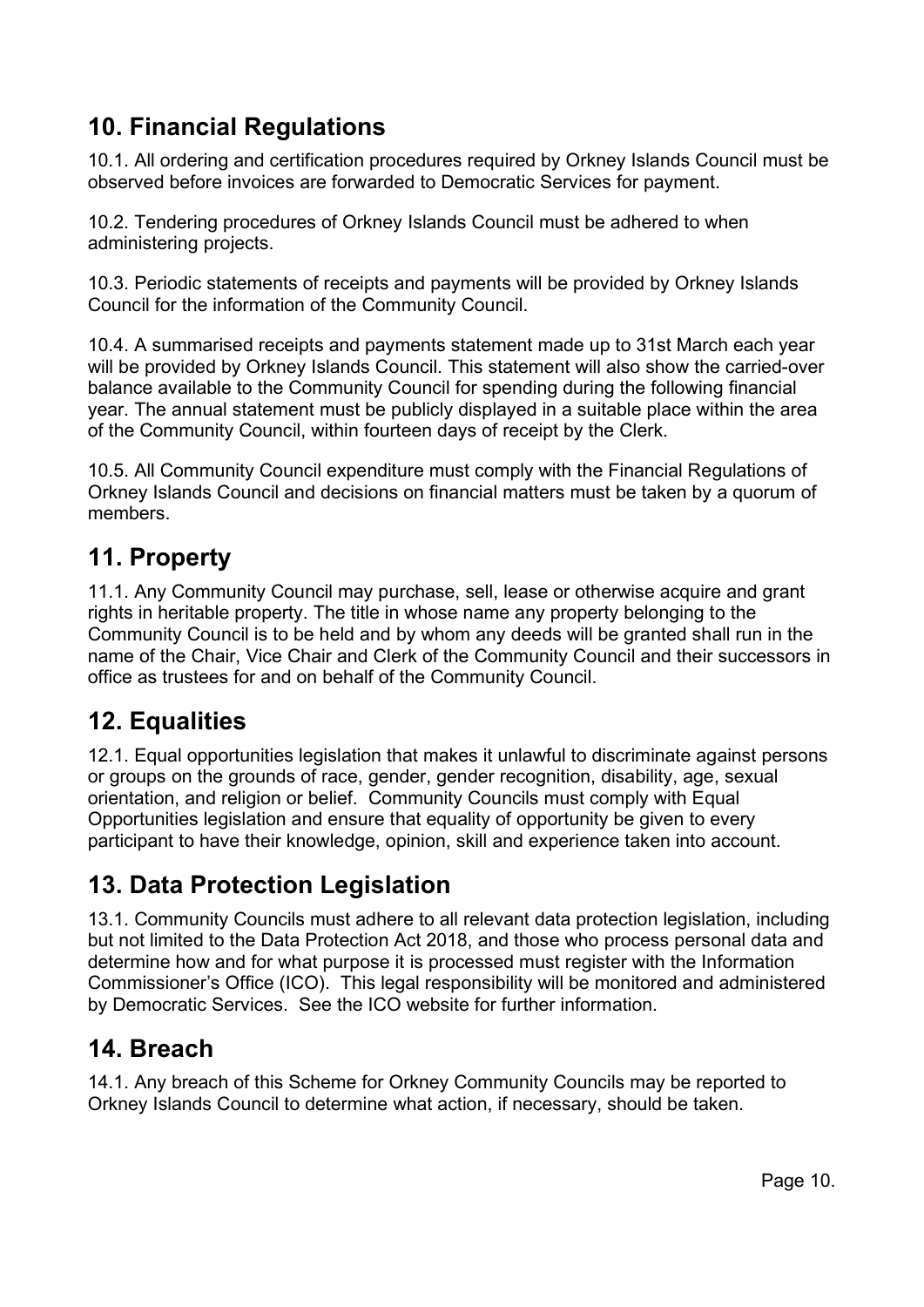# <span id="page-10-0"></span>**Appendix 1**

# <span id="page-10-1"></span>**Numbers of Community Councillors**

| <b>Community Council</b>          | <b>Number of Community Councillors</b> |
|-----------------------------------|----------------------------------------|
| <b>Birsay</b>                     | 7 Members                              |
| Eday                              | 7 Members                              |
| <b>Evie and Rendall</b>           | 7 Members                              |
| <b>Firth and Stenness</b>         | 8 Members                              |
| Flotta                            | 7 Members                              |
| Graemsay, Hoy and Walls           | 7 Members                              |
| Holm                              | 7 Members                              |
| Kirkwall and St Ola               | 12 Members                             |
| North Ronaldsay                   | 7 Members                              |
| Orphir                            | 7 Members                              |
| Papa Westray                      | 7 Members                              |
| Rousay, Egilsay, Wyre and Gairsay | 7 Members                              |
| Sanday                            | 7 Members                              |
| <b>Harray and Sandwick</b>        | 8 Members                              |
| Shapinsay                         | 7 Members                              |
| South Ronaldsay and Burray        | 8 Members                              |
| <b>St Andrews and Deerness</b>    | 7 Members                              |
| <b>Stromness</b>                  | 8 Members                              |
| Stronsay                          | 7 Members                              |
| Westray                           | 7 Members                              |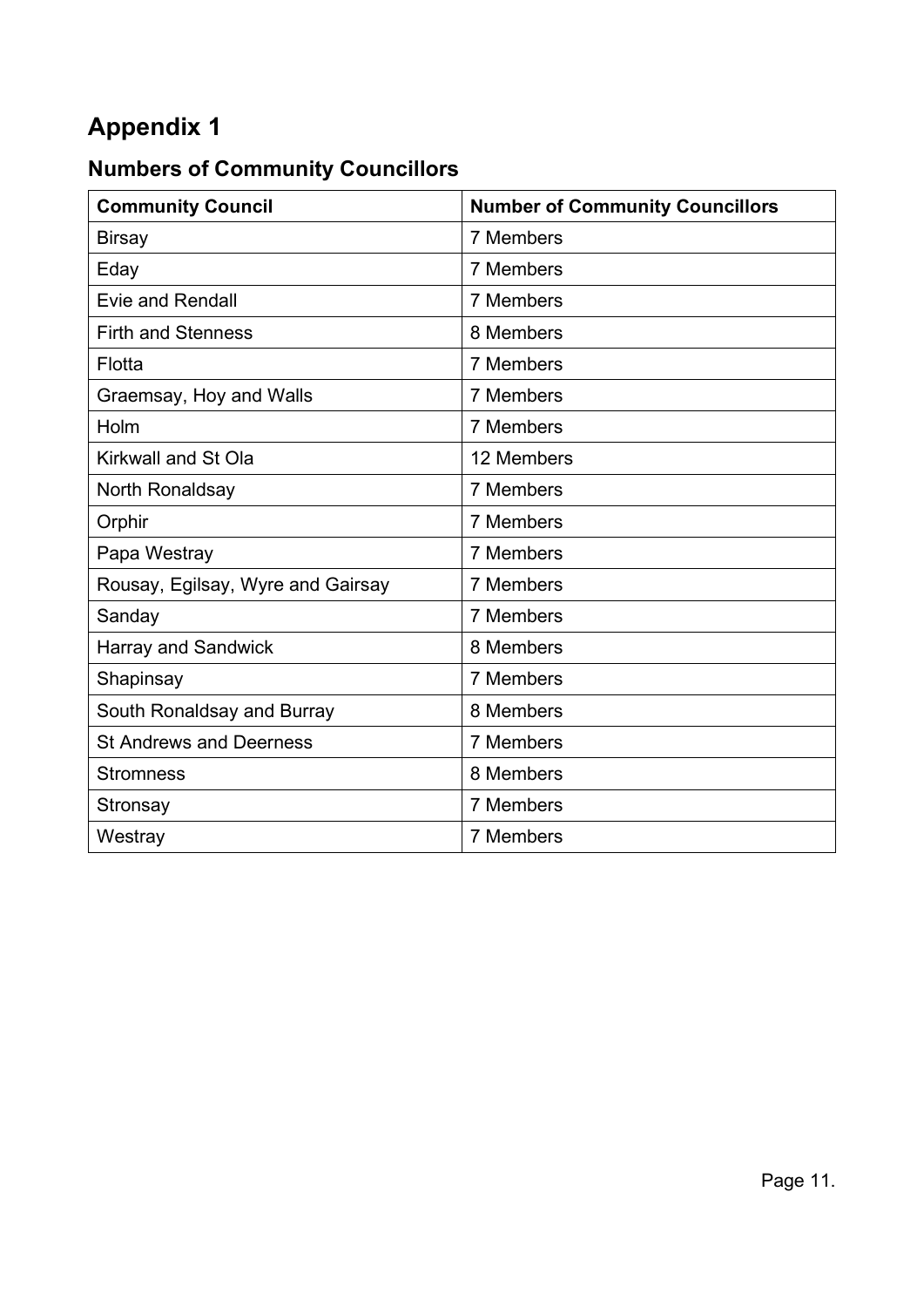# <span id="page-11-0"></span>**Appendix 2**

### <span id="page-11-1"></span>**Code of Conduct for Community Councillors**

#### **1. Introduction**

1.1. This Code, which is based on the model Councillors' Code of Conduct produced by the Standards Commission Scotland, should guide the conduct of Community Councillors.

1.2. It is your responsibility to make sure that you are familiar with this Code and that your conduct complies with it.

1.3. Failure to comply with this Code may result in your being suspended or banned from serving as a Community Councillor

#### **2. Role of Democratic Services Manager in respect of Code of Conduct**

2.1. The Democratic Services Manager is a member of staff in the Chief Executive's Service, Orkney Islands Council. In addition to the main liaison role he/she will have prime responsibility for monitoring the working relationship between Community Councils and Orkney Islands Council, reviewing this Code of Conduct and ensuring that consultation mechanisms are operational. In addition, he/she will have a monitoring role in relation to Community Council functions to ensure adherence to the Constitutions, Orkney Islands Council's Financial Regulations and the Scheme for Orkney Community Councils.

#### **3. Community Council Representation**

3.1. Community Council communications should be issued by the Clerk and must reflect the majority view of members of that particular Community Council and be minuted accordingly.

3.2. A Chair or member of a Community Council should not officially convey personal opinions to the public, press or another body where those opinions or views would be at odds with the recorded decision of the Community Council or be taken to represent the view of the Community Council.

#### **4. Public Duty and Private Interest**

4.1. Your duty as a Community Councillor is to represent the whole local community served by your Community Council.

4.2. Any member who has any pecuniary (financial) interest, direct or indirect, in any contract, proposed contract or other matter, present at a meeting of the Community Council where this matter is the subject of consideration **must** disclose such interest and **must** retire from the meeting during discussion and determination of this item.

4.3. If you have any private interest in a matter being discussed by your Community Council, you should consider whether it would be appropriate for you to declare this interest and to withdraw from discussion and determination of that matter.

4.4. In considering this, you should have regard to the following criteria: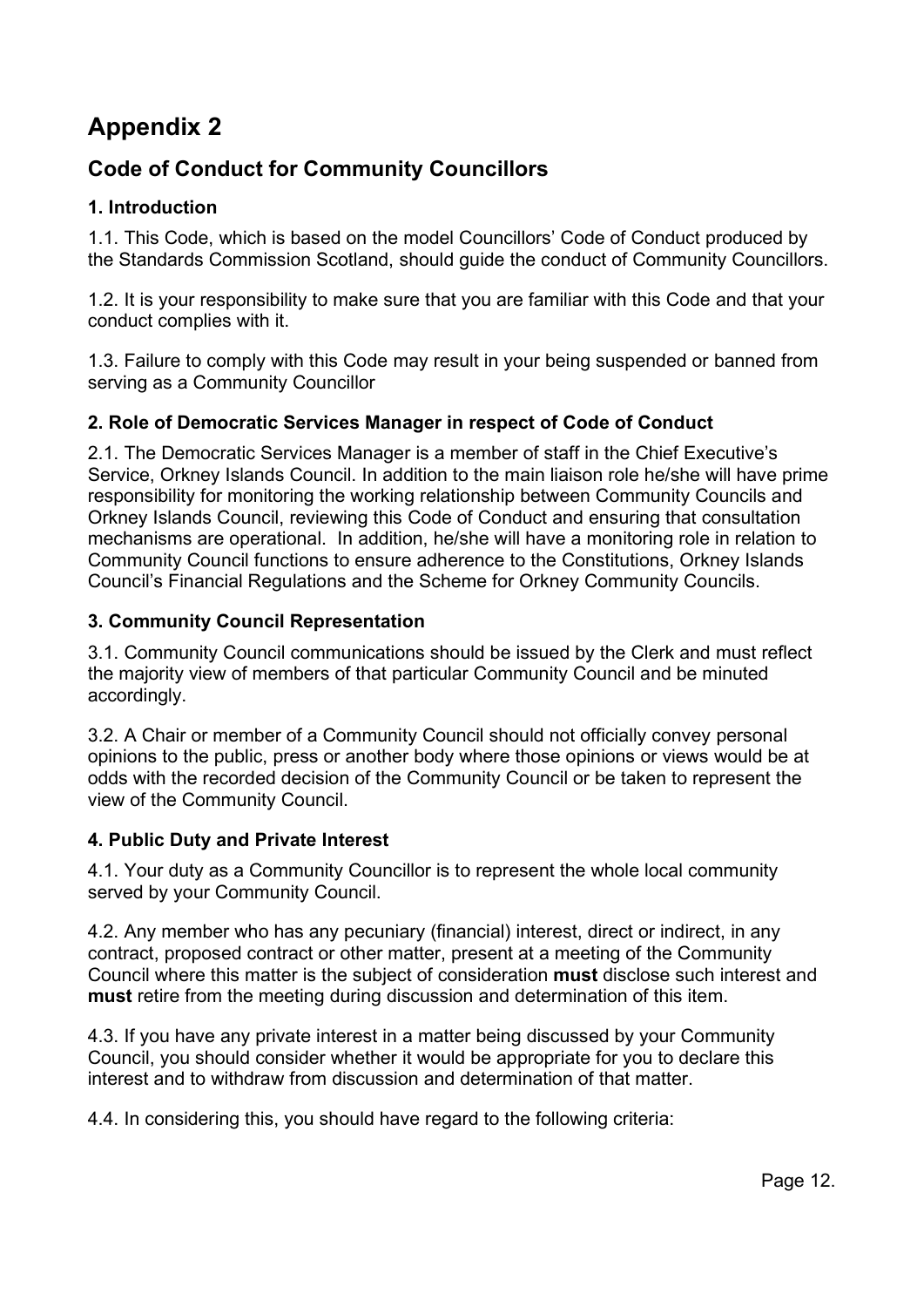- Criterion A that members of the public might reasonably think the private interest could influence you, stifle discussion, or influence other members through your presence; and/or
- Criterion B that members of the public might reasonably think the private interest creates a real danger of bias on your part because it affects you, or someone connected with you, or an organisation where you are an office-bearer, more than any other person or more than the generality of other persons affected by the matter.

4.5. In the case of a private interest that meets Criterion A but not Criterion B you should declare your interest but you may decide to participate in discussion and determination of the matter.

4.6. In the case of a private interest that meets Criteria A and B, you should declare your interest and seriously consider withdrawing from discussion and determination of that item.

4.7. Private pecuniary (financial) interests may be more likely to be of a nature that meets the above criteria but private non-pecuniary interests may also meet these criteria. The fundamental principle to bear in mind is that you should not do anything that you cannot justify to the public in the terms of this Code.

#### **5. Gifts and Hospitality**

5.1. You should treat with extreme caution any gift, favour or hospitality that is offered to you personally. The person or organisation making the offer may be doing, or seeking to do, business with the Community Council or may be applying to the Community Council for some kind of decision or recommendation.

5.2. You are personally responsible for all decisions in this regard and for avoiding the risk of damage to public confidence in the Community Council. The offer or receipt should always be reported to the Clerk of the Community Council.

#### **6. Dealings with Orkney Islands Council**

6.1. If you have dealings with Orkney Islands Council on a personal level, you should never seek or accept preferential treatment, by virtue of your position as a Community Councillor, for yourself or for anyone personally connected with you. You should also avoid placing yourself in a position that could lead the public to reasonably believe you are receiving such treatment.

#### **7. Use of Expenses, Allowances and Facilities**

7.1. You should always make sure that any expenses, allowances, or facilities, approved by members, provided for use in your duties as a Community Councillor are used strictly for those duties and for no other purpose.

#### **8. Appointments to Other Bodies**

8.1. You may be appointed or nominated by your Community Council as a member of another body – for instance a voluntary organisation. You should always observe this Code in carrying out your duties for that other body in the same way that you would with regard to your Community Council.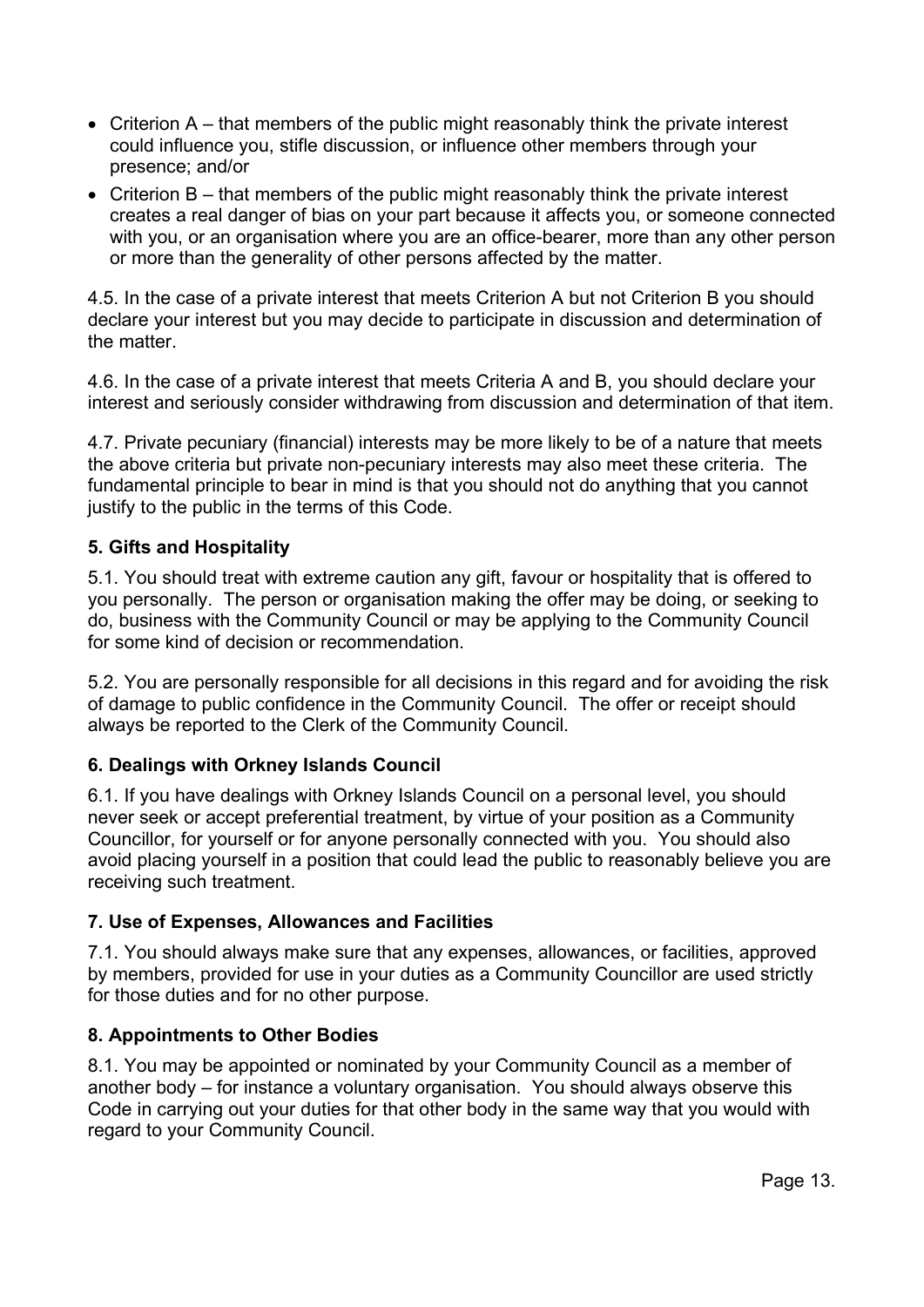#### **9. Breach**

9.1. Any breach of this Scheme for Community Councils may be reported to Orkney Islands Council to determine what action, if necessary, should be taken.

#### **10. Conclusion**

10.1. The practical application of these rules is a matter for your own judgement but, if in any doubt as to how they should be applied, you should seek advice from Democratic Services.

10.2. As well as avoiding actual misconduct, you should avoid any appearance of misconduct. Your conduct and what the public believes about your conduct will affect the reputation of your Community Council.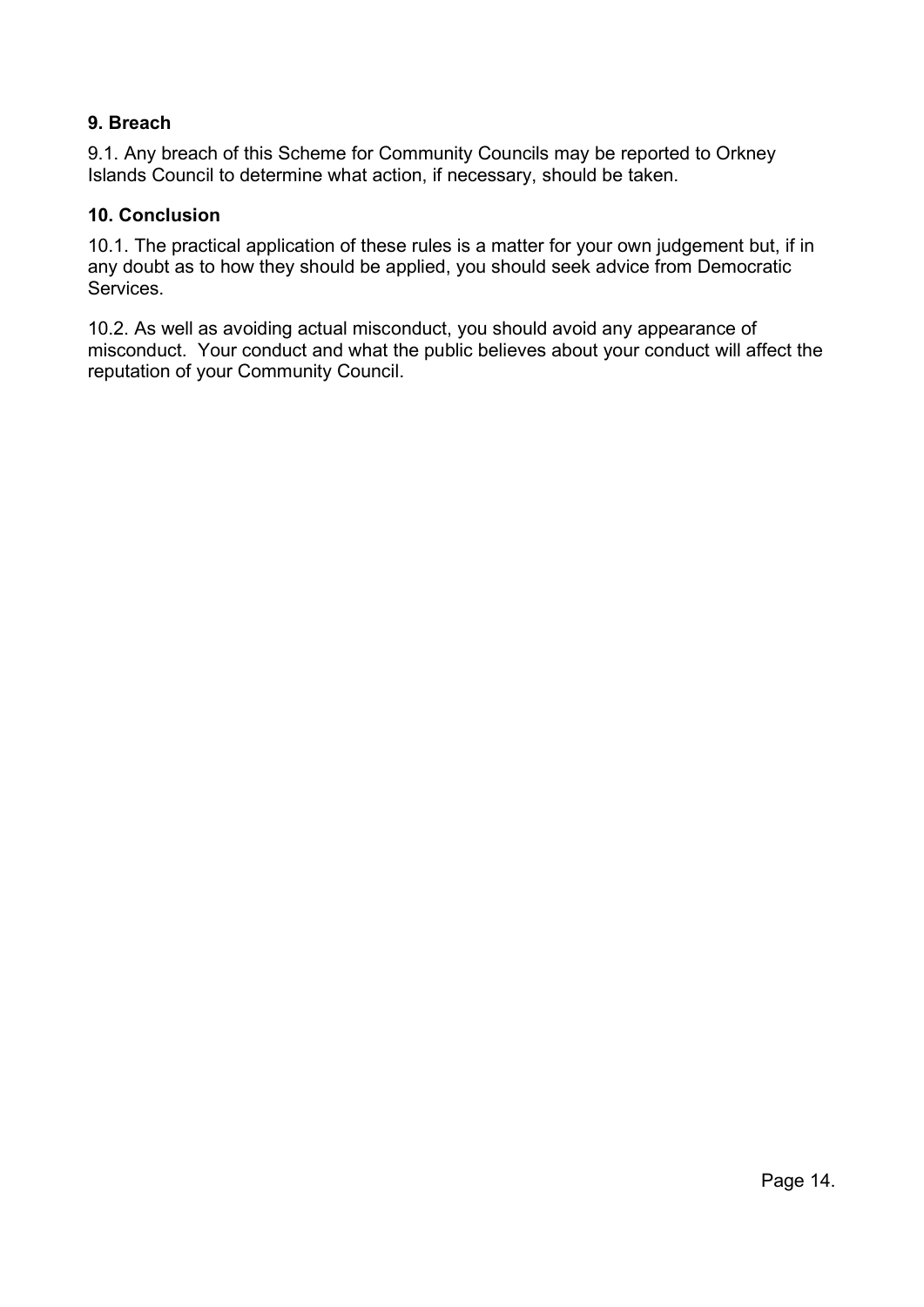# <span id="page-14-0"></span>**Appendix 3**

### <span id="page-14-1"></span>**Constitution for (Insert Name) Community Council**

1. The Community Council shall be known as (insert name) Community Council.

2. The Community Council will abide by the terms and conditions defined in the Scheme of Orkney Community Councils.

3. All Community Councillors must abide by the rules in the Code of Conduct for Community Councillors as duly signed within the nomination form.

4. The Community Council shall determine the number of meetings it shall hold but a minimum of four meetings will be held annually – preferably one in each quarter of the year.

5. The minimum complement of members required to establish a Community Council shall be two-thirds of the seats on the Community Council but shall never be less than five members.

6. All meetings of the Community Council shall be called by notice issued by Democratic Services, posted where practicable, seven days before the date of the meeting, except special meetings which may be called, giving three days' notice, on the requisition of the Chair of the Community Council or a demand in writing made by one-third of the elected Community Councillors.

7. A Special meeting may be called at short notice to discuss a matter of an urgent nature but notice should never be less than three days unless within exceptional circumstances and with the agreement of Democratic Services. Agendas should be displayed publicly in accordance with the procedures for general meetings of the Community Council. Special meetings should be called for one item only.

8. The quorum of the Community Council shall consist of one-half of the seats on the Community Council but shall never be less than four members.

9. All meetings of Community Councils shall be open to the public but all Community Councils reserve the right to exclude the press and public from meetings during discussion of confidential items if such action is carried by the vote of a majority of all Community Councillors present and voting.

Notwithstanding the above, if any commercially sensitive or personal information relating to an item is provided to a Community Council, the item may be considered in private.

10. Orkney Islands Council will pay the Clerk's salary and cost of hiring meeting rooms for the equivalent of eight meetings held in any calendar year. Thereafter, the Clerk's salary and any additional meeting costs will be charged to the respective Community Council.

11. At the first meeting held after the ordinary elections and on an annual basis thereafter, as laid down in the Scheme for Orkney Community Councils and provided that five of the total number of Community Councillors have been elected, the members of the Community Council shall appoint a Chair who shall be one of their own number and who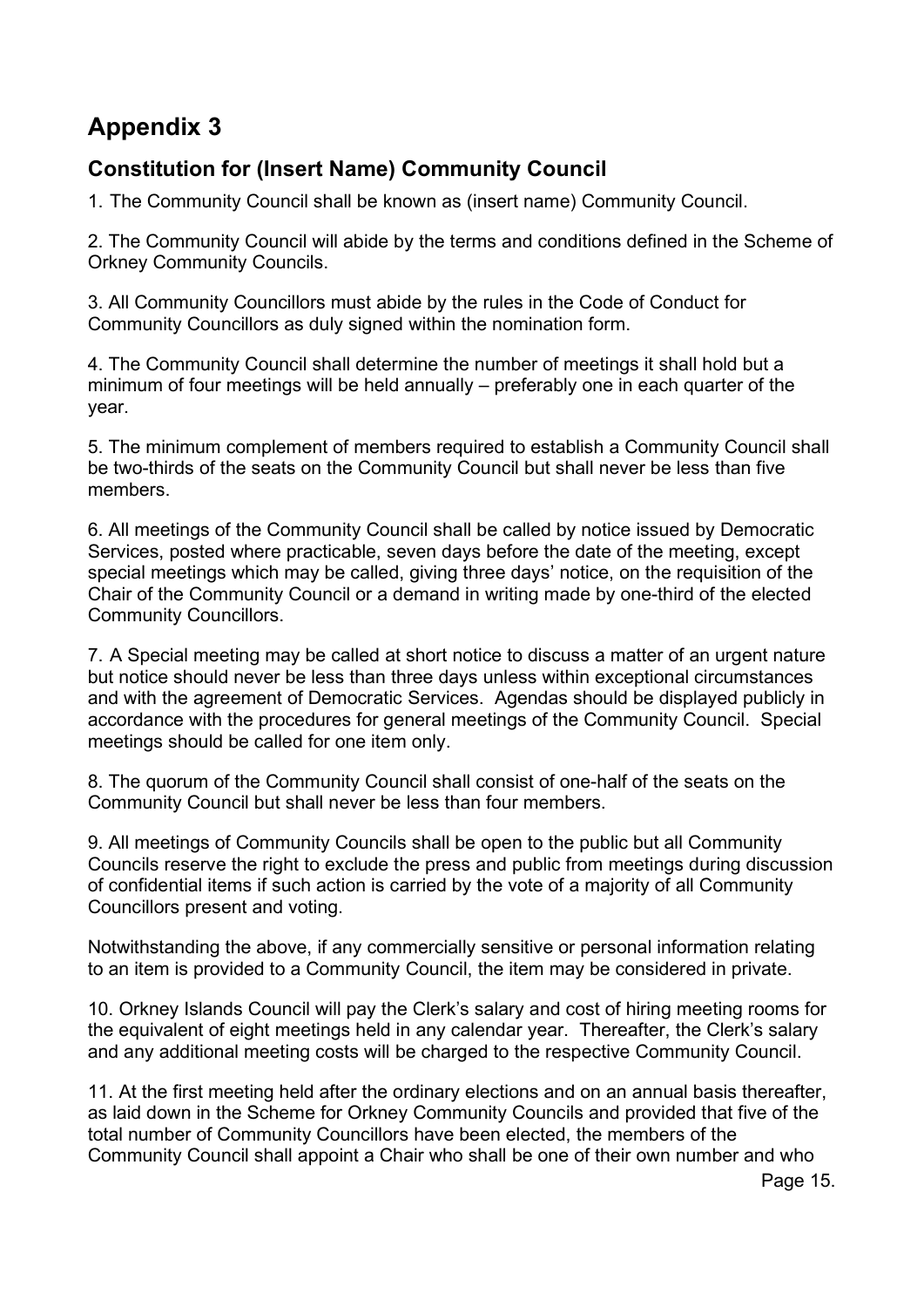shall normally hold office for a period of one year. Democratic Services staff shall open the meeting and conduct the business of electing a Chair by secret ballot.

12. The Chair, Vice-Chair and representatives shall be elected annually thereafter but the outgoing Chair, Vice-Chair and representatives shall be eligible for re-election.

13. Orkney Islands Councillors shall not be entitled to accept nomination for the post of Chair of the Community Council or to otherwise participate in the election of the Chair.

14. Once a Chair has been elected, the Community Council should elect a Vice-Chair who shall be one of their own number and who should deputise in the absence of the Chair. Any other necessary representatives should then be elected.

15. Deference shall, at all times during a meeting, be paid to the authority of the Chair who shall decide all matters of order, competency and relevancy and his/her ruling shall be final and shall not be open to discussion. It shall be the duty of the Chair to preserve order within the meeting and to ensure that members obtain a fair hearing.

16. The Chair shall have both a deliberative and a casting vote.

17. With the exception of the authority referred to at 15 and 16 above, the Chair of any Community Council holds no special power over and above that held by any other member of the Community Council beyond conducting business.

18. In the event of the Chair being absent from a meeting, the Chair shall be taken by the Vice Chair, whom failing, by a Chair appointed pro tempore and while in the Chair such person shall have the same powers and duties as if he/she were Chair.

19. Every motion should be moved and seconded and any subsequent vote recorded.

20. Whenever an amendment upon an ordinary motion has been moved and seconded, no second or subsequent amendment shall be moved until the first amendment has been dealt with, but notice of any number of further amendments must be given before the vote is taken on the first amendment. A brief verbal summary of the content of the further amendment may be given with the consent of the Chair.

21. An Elected Member of Orkney Islands Council, or Democratic Services staff, shall not be entitled to propose or second a motion or an amendment to a motion, nor shall he/she be entitled to vote.

22. In the event of any member at any Community Council meeting disregarding the authority of the Chair or being guilty of obstructive or offensive conduct, a motion may be thereupon moved and seconded to suspend such member for the remainder of the meeting. The motion shall be put to the meeting without discussion and, if supported by a majority of the members present, the motion shall be declared carried. If such a motion is carried, the member or members involved shall thereupon retire from the meeting.

23. Any member who has any pecuniary (financial) interest, direct or indirect, in any contract, proposed contract or other matter and is present at a meeting of the Community Council at which such contract, proposed contract or other matter is the subject of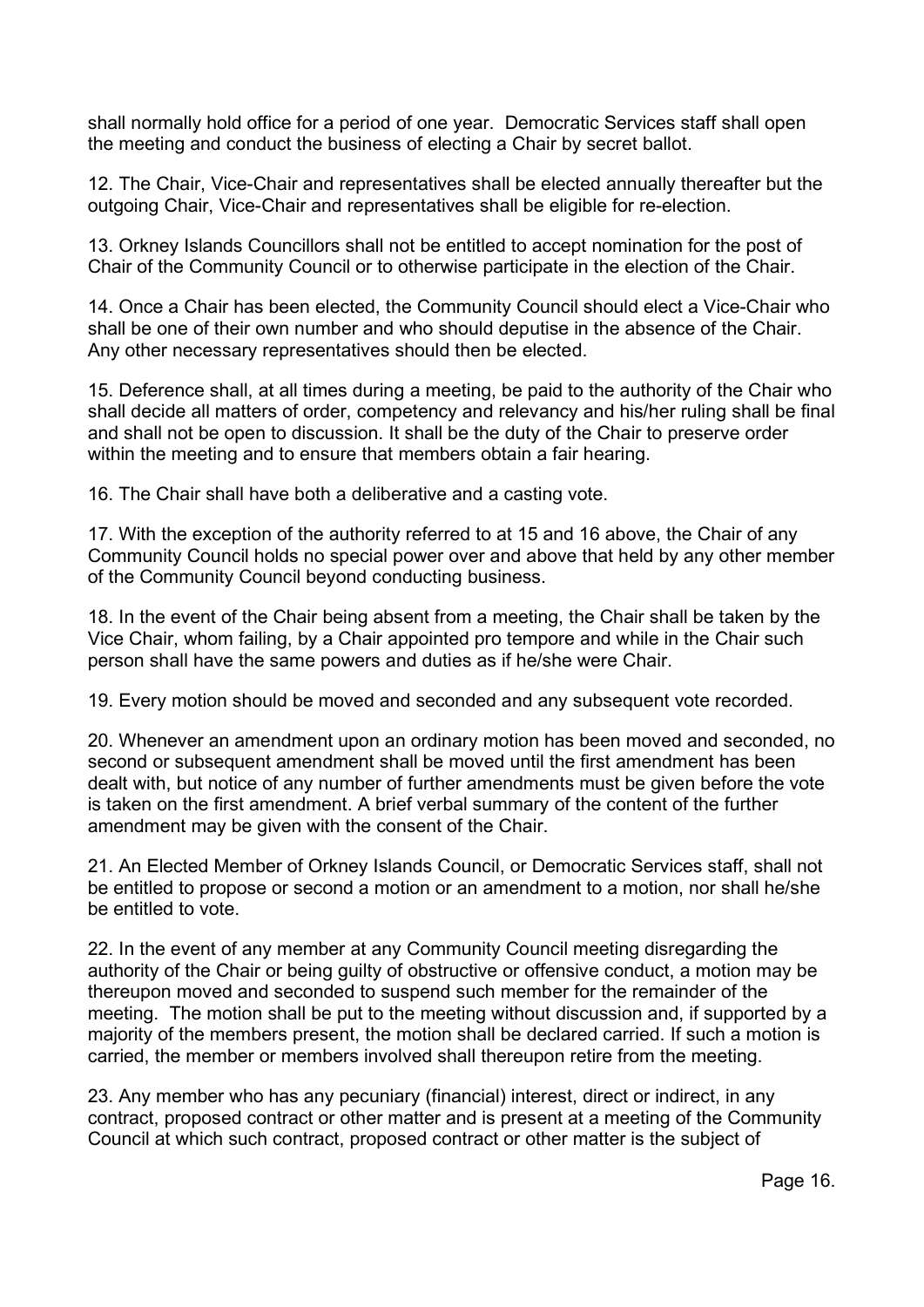consideration **must** disclose such interest and shall retire from such meeting of the Community Council while such contract, proposed contract or other matter in which he/she has a pecuniary interest as aforesaid is under consideration.

24. Any member who has a personal interest in any matter being considered should disclose this interest and should consider retiring from the meeting during discussions. This includes holding office in a Board or Committee within any external organisation.

25. In the event of a casual vacancy for a member of the Community Council occurring during the term of office, the vacancy shall be filled by Orkney Islands Council calling a public meeting, to be held within the Community Council area, giving a minimum of seven days' notice and specifying that the meeting is being held to fill the vacancy.

26. Nominations, which must be proposed and seconded by electors contained within the current electoral register for that Community Council area in which the vacancy or vacancies exist, will be called for at the public meeting, and the vacancies will be filled by secret ballot carried out at that meeting. Only electors on the current electoral register for that Community Council area can be nominated and have voting rights in the process. Where there is an equality of votes, the matter will be decided by lot. The consent of any nominated candidate, who is not present at the meeting, must be produced in writing to the Clerk prior to the vote being taken.

27. Public meetings held to fill a vacancy or vacancies on any Community Council shall be held on a date to be determined by the Chief Executive of Orkney Islands Council but such meetings in respect of that same Community Council shall not be held at intervals of less than six months.

28. Community Councillors who have not attended any meetings of the Community Council for a period of 6 months without giving a satisfactory explanation shall be deemed to have resigned. The vacancy shall be filled according to the procedures for a casual vacancy.

29. Agendas for Community Council meetings shall be publicly displayed for seven days prior to the next scheduled Community Council at suitable places within the area served by the Community Council.

30. Minutes of Community Council meetings, once approved at a subsequent meeting of each respective Community Council, shall be publicly displayed with the exception of any parts of a Minute which relate to items taken in private.

31. All agendas and minutes of the Community Council shall be submitted to Orkney Islands Council.

32. Orkney Islands Council shall appoint/retain a Clerk who shall not be a member of the Community Council.

33. All correspondence between Community Councils and any Services of Orkney Islands Council should be carried out via Democratic Services.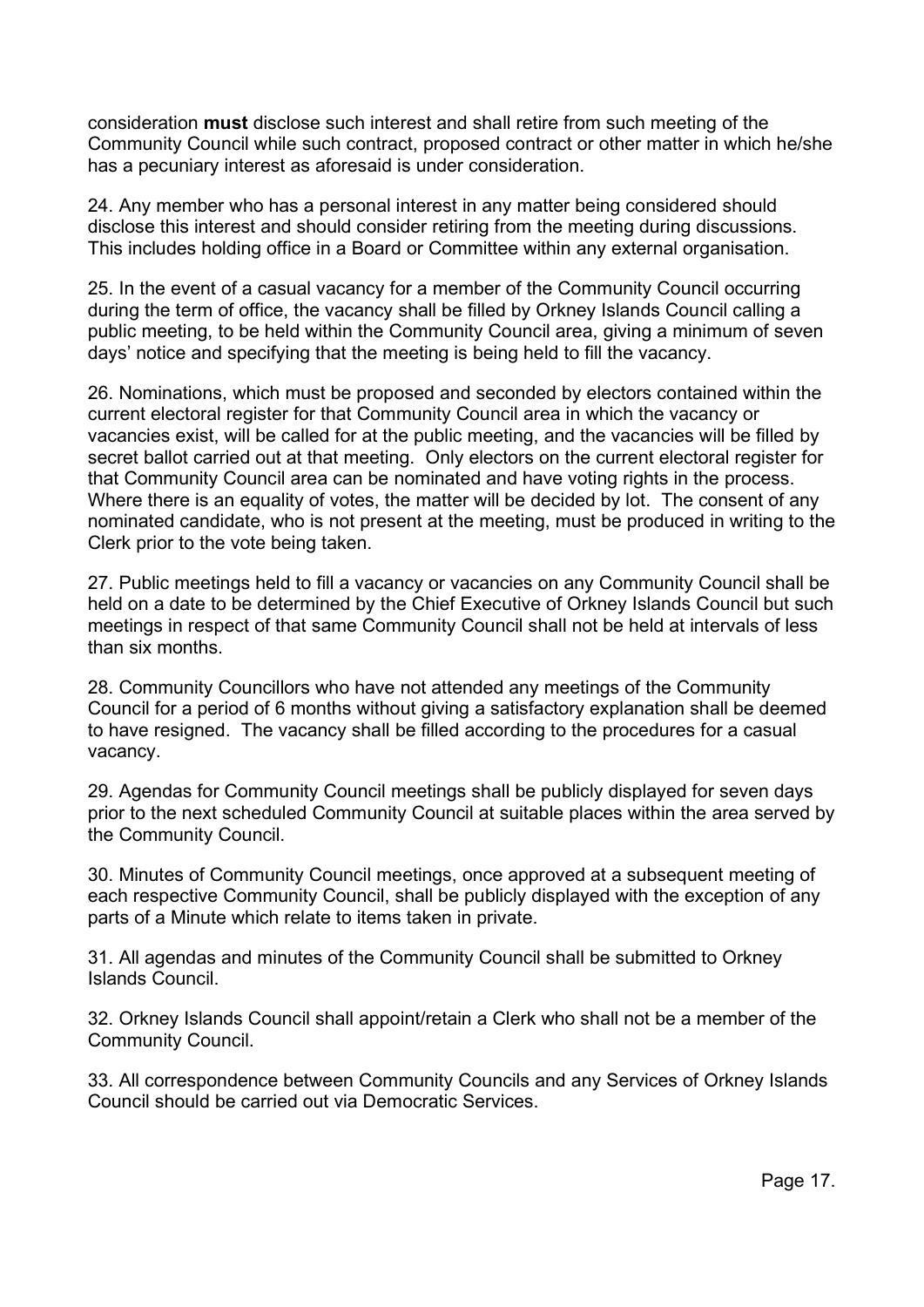34. If a matter requires action to be taken before the next scheduled meeting, then decisions can be taken by a majority of members and this would be minuted at the next scheduled meeting.

35. A Community Council may establish a Sub-committee for specific projects and terms and remit of the Sub-committee must be agreed by a majority of members.

36. Orkney Islands Council shall allocate a sum annually which may be expended at the discretion of the Community Council.

37. Periodic statements of receipts and payments will be provided by Orkney Islands Council for the information of the Community Council.

38. A summarised receipts and payments statement made up to 31 March each year will be provided by Orkney Islands Council. This statement will also show the carried-over balance available to the Community Council for spending during the following financial year. The annual statement must be publicly displayed in a suitable place within the area of the Community Council, within fourteen days of receipt by the Clerk.

39. All Community Council expenditure must comply with the Financial Regulations of Orkney Islands Council and decisions on financial matters must be taken by a quorum of members.

40. Tendering procedures of Orkney Islands Council should be followed when administering projects.

41. All ordering and certification procedures required by Orkney Islands Council must be observed before invoices are forwarded via Democratic Services for payment.

42. Public liability insurance must obtained by the Community Council.

43. It is not permissible to film, photograph or otherwise record the proceedings of Community Council meetings, unless permission of the Chair has been obtained, in consultation with the Democratic Services, not less than five clear days before the meeting.

44. (Insert name) Community Council may purchase, sell, lease or otherwise acquire and grant rights in heritable property. The title in whose name any property belonging to the Community Council is to be held and by whom any deeds will be granted shall run in the name of the Chair, Vice Chair and Clerk of the Community Council and their successors in office as trustees for and on behalf of the Community Council.

45. Any breach of the Scheme for Orkney Community Councils may be reported to Orkney Islands Council to determine what action, if necessary, should be taken.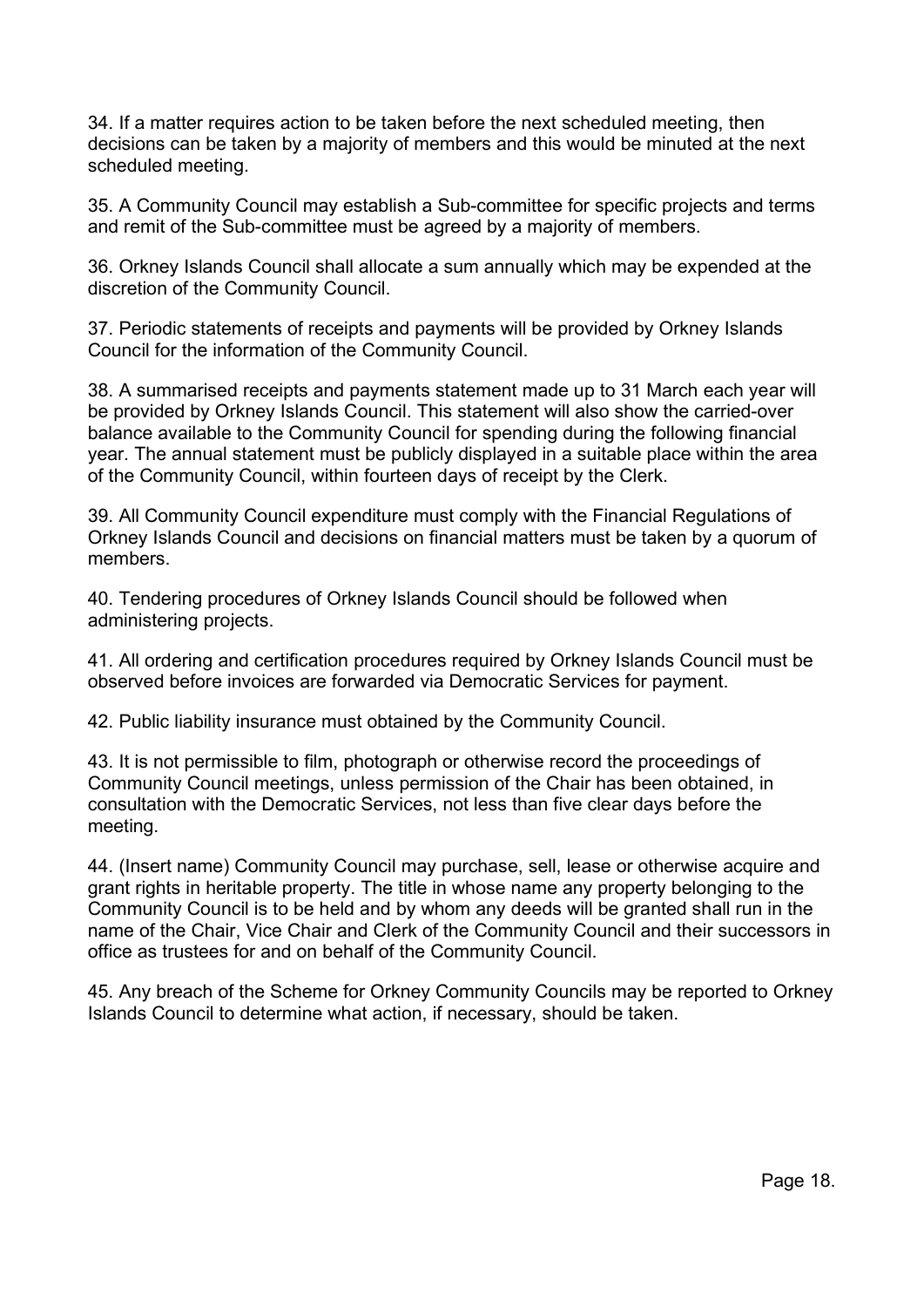### <span id="page-18-0"></span>**Appendix 4**

### <span id="page-18-1"></span>**Community Council Grant Scheme (CCGS)**

#### **Terms And Conditions**

Financial assistance will be granted, to an annual ceiling (known as the Capping Limit), to Community Councils at 50%, 60%, 75% or 80% of the cost of projects submitted by Community Councils if they are deemed appropriate within the "List of Approved Categories".

Community Councils must consider whether to provide assistance towards any project and whether CCGS may be utilised towards this financial assistance. The decision to make an application for CCGS assistance must be made by a majority of members and minuted accordingly. Distinction must be clearly made, and duly minuted, on whether the assistance is to be granted to the applicant regardless of assistance being approved through CCGS or whether the financial assistance is to be awarded only if assistance is approved through CCGS.

In any financial year, if the annual Capping Limit is reached, further funding must be met entirely from the Community Council's own funds. If the appropriate Capping Limit has not been reached within any financial year, the remainder does not carry forward into the next financial year.

Retrospective grants will not be approved by Orkney Islands Council. However, provided that the original request for funding is received by the Clerk before the actual event or project has commenced, then the project costs would be eligible under CCGS.

CCGS application forms must be submitted to Democratic Services. Notification of approved assistance should normally have been received by the Clerk before any expenditure has been incurred.

CCGS assistance being claimed will only be paid on submission of satisfactory evidence of relevant expenditure being incurred.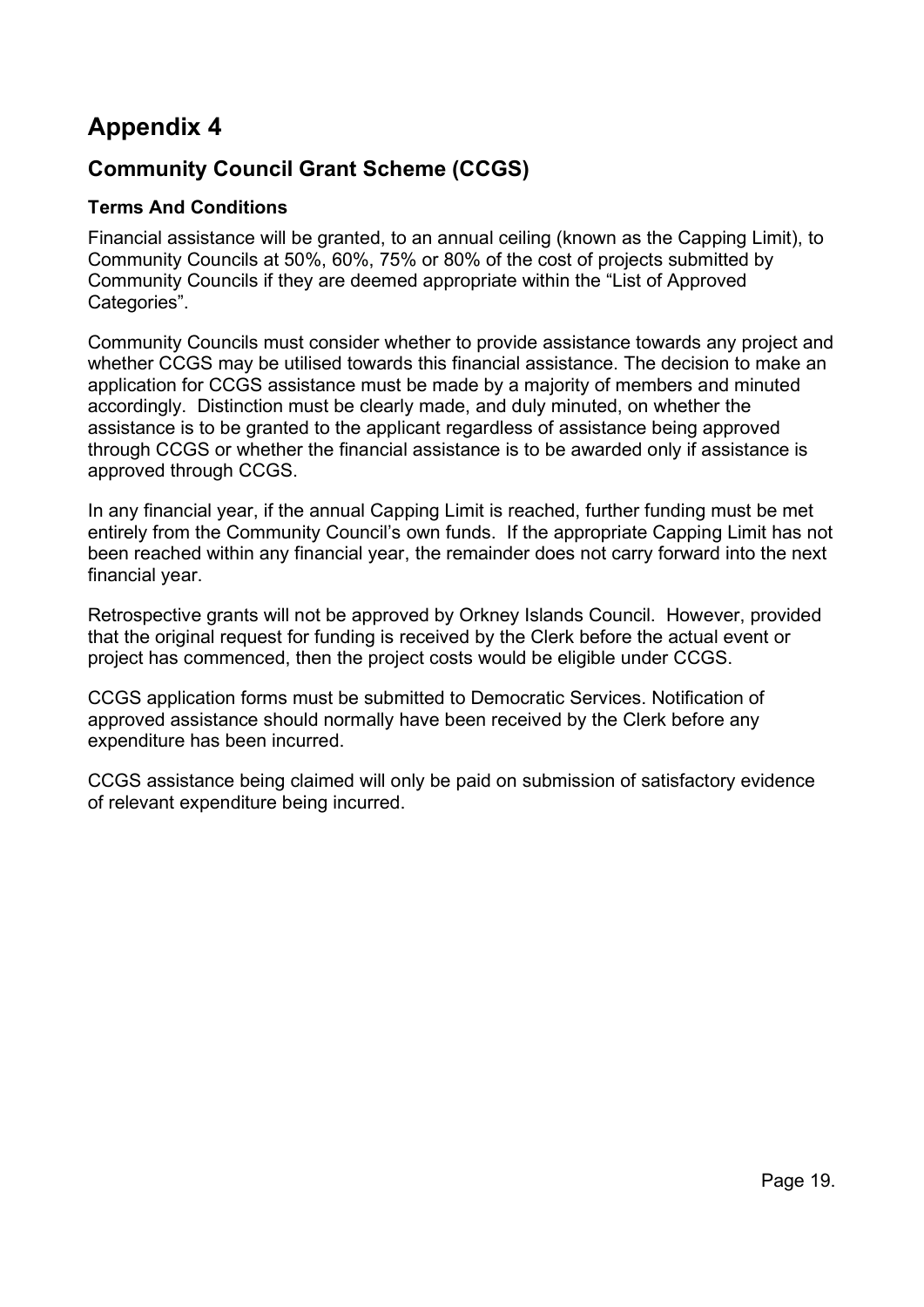### **List of Approved Categories**

### **Approved Categories for 60% Grant Assistance**

| A1.  | Cost of maintenance of and equipment for Kirkyard caretaking.                                                                                                                                                                                                                                                                                                                             |
|------|-------------------------------------------------------------------------------------------------------------------------------------------------------------------------------------------------------------------------------------------------------------------------------------------------------------------------------------------------------------------------------------------|
| A2.  | Cost of reinstating fallen and insecure gravestones and improvements to burial<br>grounds such as levelling and reseeding.                                                                                                                                                                                                                                                                |
| A3.  | Cost of providing facilities and equipment for community wings of community<br>schools.                                                                                                                                                                                                                                                                                                   |
| A4.  | Cost of providing high visibility clothing for school children.                                                                                                                                                                                                                                                                                                                           |
| A5.  | Cost of providing transport for school children who do not qualify for local<br>authority school transport.                                                                                                                                                                                                                                                                               |
| A6.  | Provision of equipment and facilities for play groups, drama groups, sports<br>clubs, or other groups or clubs established to provide recreational or pre-<br>educational facilities.                                                                                                                                                                                                     |
| A7.  | Cost of providing play equipment for Council approved play areas.                                                                                                                                                                                                                                                                                                                         |
| A8.  | Transport costs and/or training fees within Orkney associated with recreational<br>and educational groups based in an Orkney area.                                                                                                                                                                                                                                                        |
| A9.  | Transport costs and/or training fees within Orkney associated with recreational<br>and educational groups, based in an Orkney area, outwith Mainland Orkney.                                                                                                                                                                                                                              |
| A10. | Cost of hiring Orkney Ferries or other appropriate vessels, or chartering<br>aircraft, by groups for recreational activities. Where Orkney Ferries vessels are<br>used, 60% grant should be calculated after deduction of fares for all<br>passengers on the journey, calculated on the standard scheduled service rate<br>being applied on the respective route at the time of the hire. |
| A11. | Cost of meals and travel for Senior Citizens, including costs in connection with<br>the provision of minibuses for that purpose.                                                                                                                                                                                                                                                          |
| A12. | Cost of operating schemes to promote waste disposal.                                                                                                                                                                                                                                                                                                                                      |
| A13. | Cost of providing benches and tables in public areas.                                                                                                                                                                                                                                                                                                                                     |
| A14. | Cost of providing training and equipment for Community Council Clerks.                                                                                                                                                                                                                                                                                                                    |
| A15. | Cost of producing audio or visual material which promotes tourism or preserves<br>heritage.                                                                                                                                                                                                                                                                                               |
| A16. | Cost of cutting grass in amenity areas not maintained by OIC.                                                                                                                                                                                                                                                                                                                             |
| A17. | Cost of providing hospitality, with the exception of alcoholic beverages, for the<br>North Isles Sports event.                                                                                                                                                                                                                                                                            |
| A18. | Cost of providing fireworks displays.                                                                                                                                                                                                                                                                                                                                                     |
| A19. | Cost of maintenance or improvement to the Papa Westray Private Water<br>Scheme.                                                                                                                                                                                                                                                                                                           |
| A20. | Costs in connection with museums under Community Council control and other<br>similar facilities.                                                                                                                                                                                                                                                                                         |